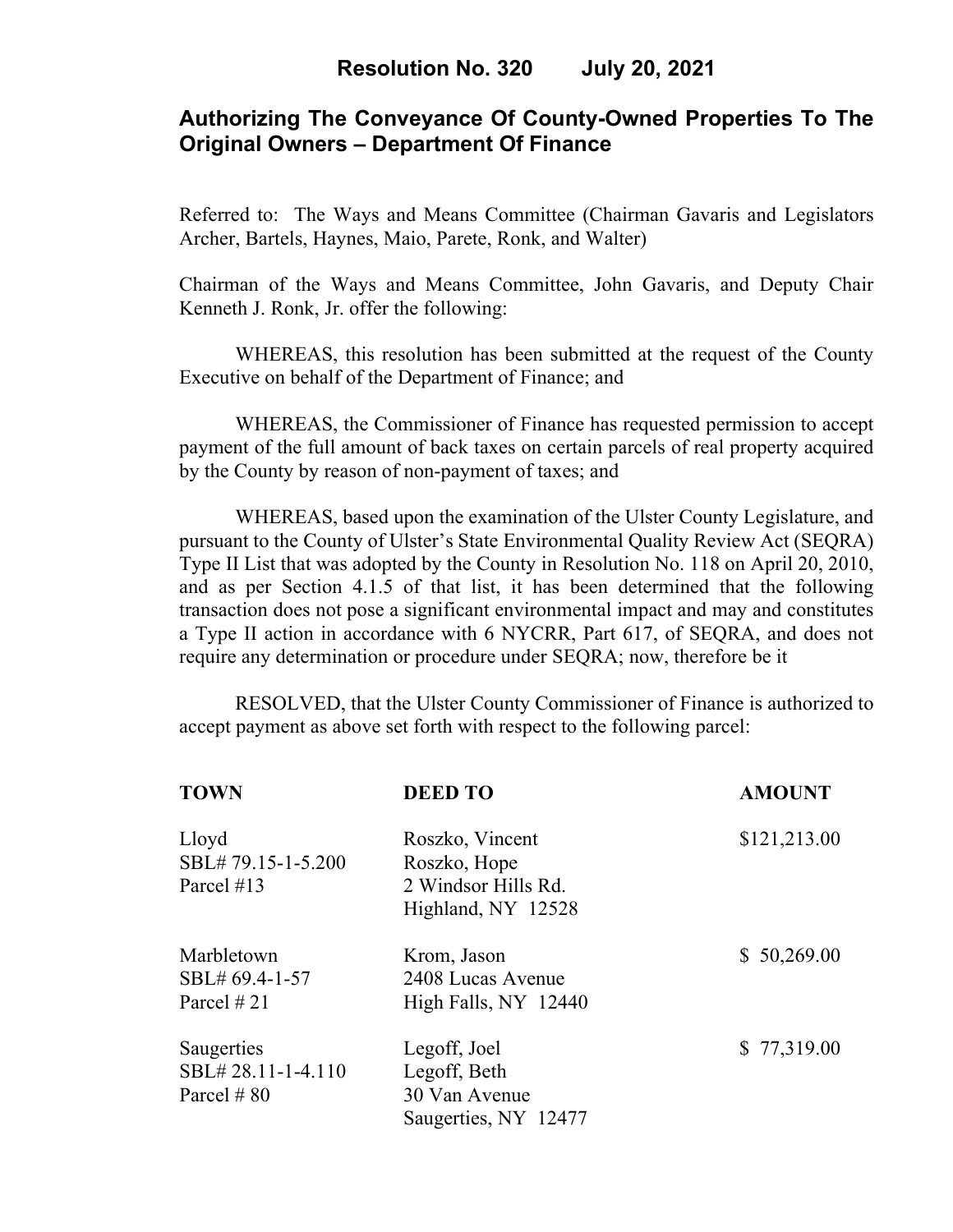### **- Page 2 -**

## **Resolution No. 320 July 20, 2021**

## **Authorizing The Conveyance Of County-Owned Properties To The Original Owners – Department Of Finance**

| TOWN                                                        | <b>DEED TO</b>                                                | <b>AMOUNT</b> |
|-------------------------------------------------------------|---------------------------------------------------------------|---------------|
| Village of Ellenville<br>SBL#83.326-2-17<br>Parcel $\#$ 107 | Wasserman, Solomon<br>145 E. Penn St.<br>Long Beach, NY 11561 | \$34,293.00   |
| Woodstock<br>SBL# 37.1-2-34<br>Parcel #134                  | Angevine, Brian Lee<br>121-2 Mountain Rd.<br>Shokan, NY 12481 | \$6,740.00    |

and, be it further

RESOLVED, that upon receipt of such payment with respect to each parcel, the Chair of the Ulster County Legislature is hereby authorized to make, execute and deliver to the owner making payment, a quitclaim deed conveying the interest of the County in the parcel, which quitclaim deed shall contain the covenant that the County of Ulster shall in no event be or become liable for any defects in title conveyed for any cause whatsoever, or that no claim or demand of any nature shall ever be made against the County of Ulster arising from such sales, conveyances, or any proceedings leading thereto,

and move its adoption.

#### ADOPTED BY THE FOLLOWING VOTE:

AYES: 21 NOES: 0 (Absent: Legislators Archer and Fabiano)

Passed Committee: Ways and Means on July 13, 2021

FINANCIAL IMPACT: TOTAL UNPAID TAXES: \$289,834.00